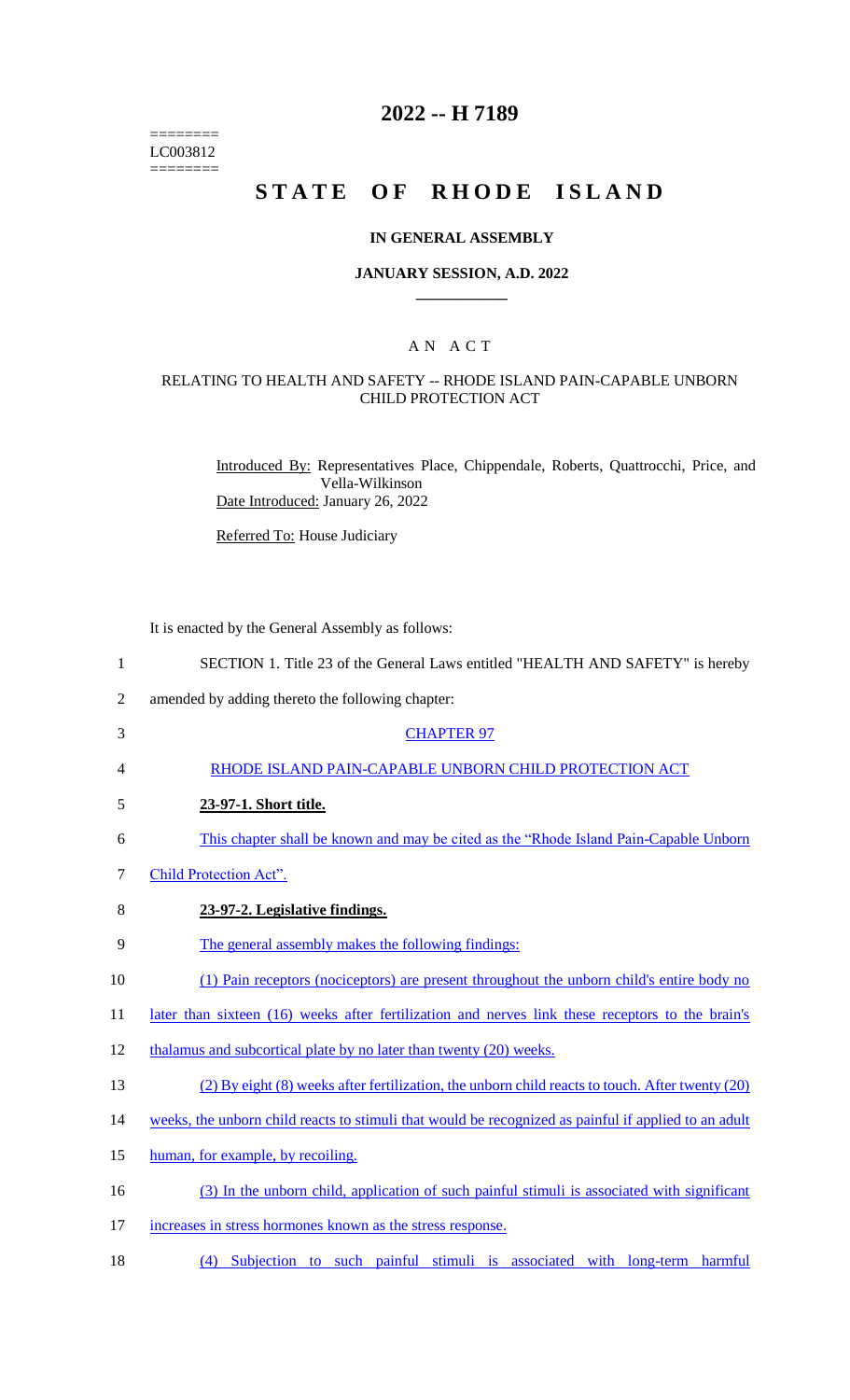- 1 neurodevelopmental effects, such as altered pain sensitivity and, possibly, emotional, behavioral
- 2 and learning disabilities later in life.
- 3 (5) For the purposes of surgery on unborn children, fetal anesthesia is routinely
- 4 administered and is associated with a decrease in stress hormones compared to their level when
- 5 painful stimuli are applied without the anesthesia.
- 6 (6) The position, asserted by some medical experts, that the unborn child is incapable of
- 7 experiencing pain until a point later in pregnancy than twenty (20) weeks after fertilization
- 8 predominately rests on the assumption that the ability to experience pain depends on the cerebral
- 9 cortex and requires nerve collections between the thalamus and the cortex. However, recent medical
- 10 research and analysis, especially since 2007, provides strong evidence for the conclusion that a
- 11 functioning cortex is not necessary to experience pain.
- 12 (7) Substantial evidence indicates that children born missing the bulk of the cerebral cortex, 13 those with hydranencephaly, nevertheless experience pain.
- 14 (8) In adults, stimulation or ablation of the cerebral cortex does not alter pain perception, 15 while stimulation or ablation of the thalamus does.
- 16 (9) Substantial evidence indicates that structures used for pain processing in early 17 development differ from those of adults, using different neural elements available at specific times
- 18 during development, such as the subcortical plate, to fulfill the role of pain processing.
- 19 (10) The position, asserted by some medical experts, that the unborn child remains in a 20 coma-like sleep state that precludes the unborn child experiencing pain is inconsistent with the 21 documented reaction of unborn children to painful stimuli and with the experience of fetal surgeons 22 who have found it necessary to sedate the unborn child with anesthesia to prevent the unborn child 23 from thrashing about in reaction to invasive surgery. 24 (11) Consequently, there is substantial medical evidence that an unborn child is capable of
- 25 experiencing pain by twenty (20) weeks after fertilization. The general asssembly has the 26 constitutional authority to make this judgment. As the United States Supreme Court has noted in 27 Gonzales v. Carhart, 550 U.S. 124, 162-64 (2007), "[t]he Court has given state and federal 28 legislatures wide discretion to pass legislation in areas where there is medical and scientific
- 29 uncertainty."; see Marshall v. United States, 414 U.S. 417, 427 (1974) (When Congress undertakes
- 30 to act in areas fraught with medical and scientific uncertainties, legislative options must be
- 31 especially broad.). The law need not give abortion doctors unfettered choice in the course of their
- 32 medical practice, nor should it elevate their status above other physicians in the medical
- 33 community. Medical uncertainly does not foreclose the exercise of legislative power in the abortion
- 34 context any more than it does in other contexts.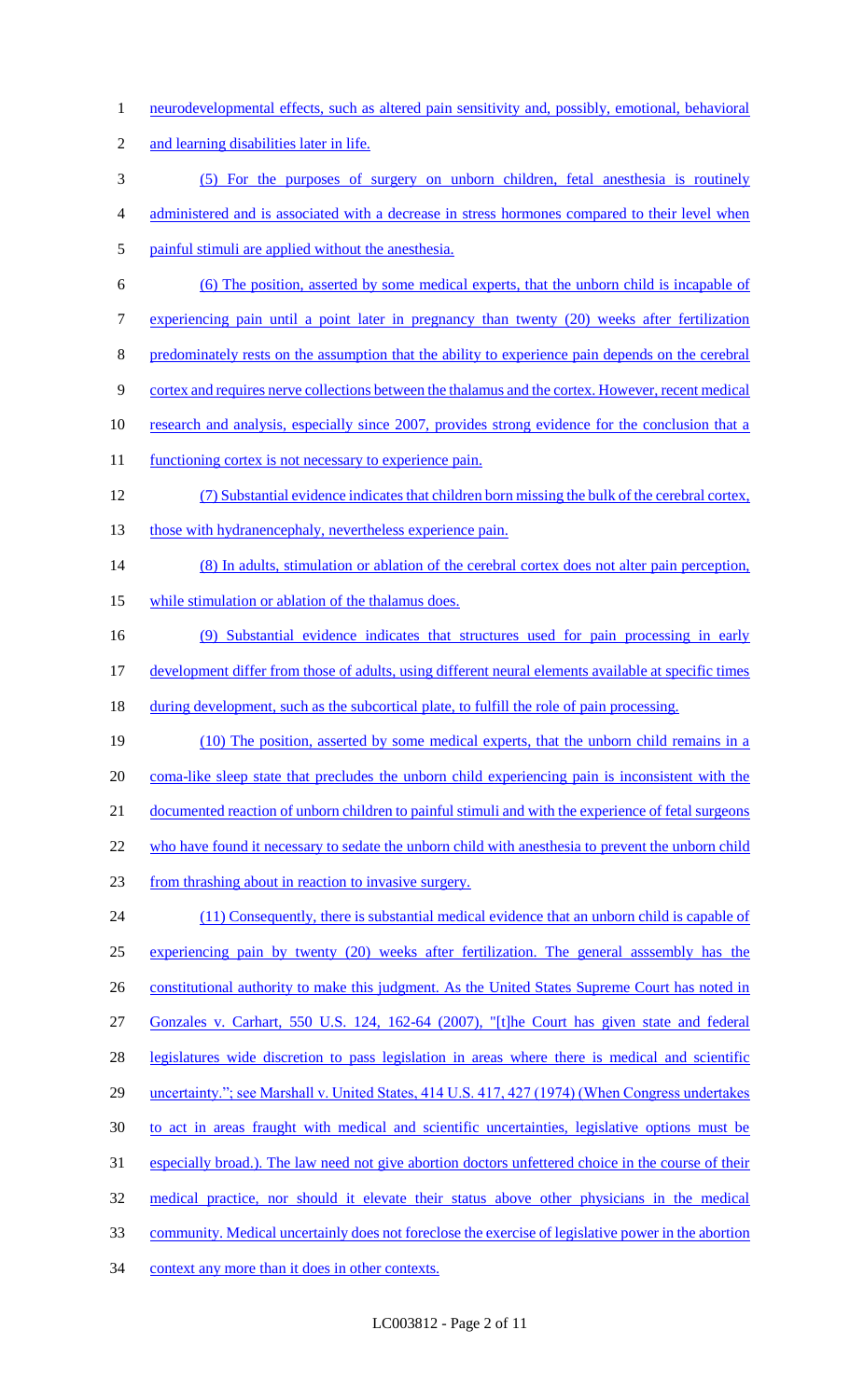(12) It is the purpose of the state to assert a compelling state interest in protecting the lives of unborn children from the stage at which substantial medical evidence indicates that they are capable of feeling pain. (13) In enacting this legislation the state of Rhode Island is not asking the Supreme Court to overturn or replace its holding, first articulated in Roe v. Wade, and reaffirmed in Planned Parenthood of Southeastern Pennsylvania v. Casey, that the state interest in unborn human life, which is "legitimate" throughout pregnancy, becomes "compelling" at viability. Rather, it asserts a separate and independent compelling state interest in unborn human life that exists once the unborn 9 child is capable of feeling pain, which is asserted not in replacement of, but in addition to the state's compelling state interest in protecting the lives of unborn children from the stage of viability. (14) The United States Supreme Court has established that the "constitutional liberty of the 12 woman to have some freedom to terminate her pregnancy ... is not so unlimited . . . that from the 13 outset the State cannot show its concern for the life of the unborn, and at a later point in fetal 14 development the state's interest in life has sufficient force so that the right of the woman to terminate

15 the pregnancy can be restricted." Planned Parenthood of Southeastern Pennsylvania v. Casey, 505

16 U.S. 833, 869 (1992).

17 (15) The Supreme Court decision upholding the Partial-Birth Abortion Ban Act, Gonzales 18 v. Carhart, 550 U.S. 124 (2007) vindicated the dissenting opinion in the earlier decision that had 19 struck down Nebraska's Partial-Birth Abortion Ban Act. That opinion stated, "[In Casey] We held 20 it was inappropriate for the Judicial Branch to provide an exhaustive list of state interests implicated 21 by abortion." Casey is premised on the states having an important constitutional role in defining 22 their interests in the abortion debate. It is only with this principle in mind that [a state's] interests 23 can be given proper weight. States also have an interest in forbidding medical procedures which, 24 in the state's reasonable determination, might cause the medical profession or society as a whole to 25 become insensitive, even disdainful, to life, including life in the human fetus. A state may take 26 measures to ensure the medical profession and its members are viewed as healers, sustained by a 27 compassionate and rigorous ethic and cognizant of the dignity and value of human life, even life 28 which cannot survive without the assistance of others." Stenberg v. Carhart, 530 U.S. 914, 958-59 29 (2000)(Kennedy, J., dissenting). 30 (16) Mindful of Leavitt v. Jane L., 518 U.S. 137 (1996), in which in the context of 31 determining the severability of a state statute regulating abortion, the United States Supreme Court 32 noted that an explicit statement of legislative intent specifically made applicable to a particular 33 statute is of greater weight than a general savings or severability clause, it is the intent of the state

34 that if any one or more provisions, sections, subsections, sentences, clauses, phrases or words of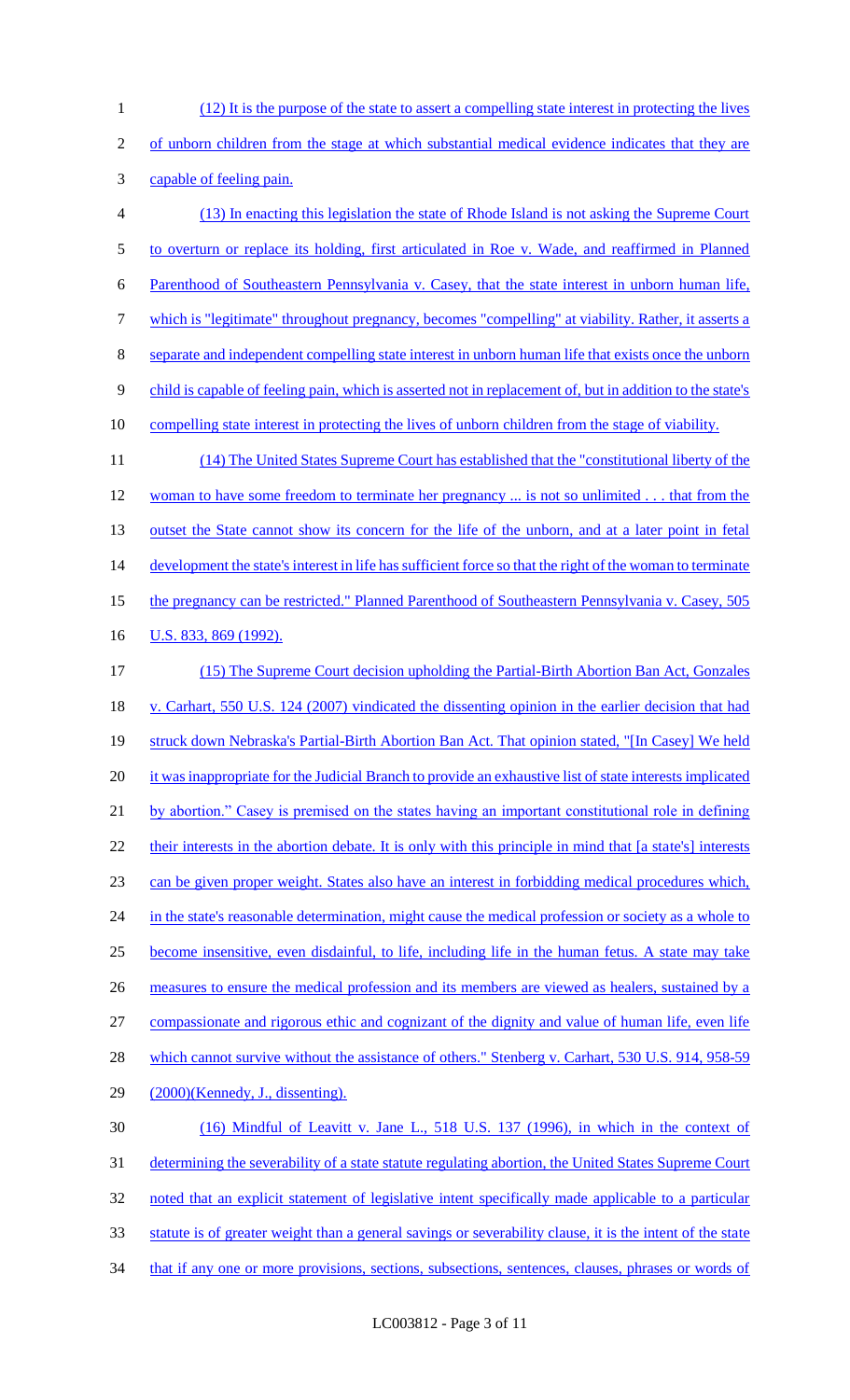| $\mathbf{1}$   | this chapter or the application thereof to any person or circumstance is found to be unconstitutional.  |
|----------------|---------------------------------------------------------------------------------------------------------|
| $\overline{2}$ | the same is hereby declared to be severable and the balance of this act shall remain effective          |
| 3              | notwithstanding such unconstitutionality. Moreover, the state declares that it would have passed        |
| 4              | this chapter, and each provision, section, subsection, sentence, clause, phrase or word thereof,        |
| 5              | irrespective of the fact that any one or more provisions, sections, subsections, sentences, clauses,    |
| 6              | phrases or words, or any of their applications, were to be declared unconstitutional.                   |
| 7              | 23-97-3. Definitions.                                                                                   |
| 8              | For purposes of this chapter:                                                                           |
| 9              | (1) "Abortion" means the use or prescription of any instrument, medicine, drug, or any                  |
| 10             | other substance or device to:                                                                           |
| 11             | (i) Intentionally kill the unborn child of a woman known to be pregnant; or                             |
| 12             | (ii) Intentionally terminate the pregnancy of a woman known to be pregnant, with an                     |
| 13             | intention other than:                                                                                   |
| 14             | (A) After viability to produce a live birth and preserve the life and health of the child born          |
| 15             | alive; or                                                                                               |
| 16             | (B) To remove a dead unborn child.                                                                      |
| 17             | (2) "Attempt to perform or induce an abortion" means an act, or an omission of a statutorily            |
| 18             | required act, that, under the circumstances as the actor believes them to be, constitutes a substantial |
| 19             | step in a course of conduct planned to culminate in the performance or induction of an abortion in      |
| 20             | this state in violation of this chapter.                                                                |
| 21             | (3) "Department" means the department of health.                                                        |
| 22             | (4) "Fertilization" means the fusion of a human spermatozoon with a human ovum.                         |
| 23             | (5) "Medical emergency" means a condition that, in reasonable medical judgment, so                      |
| 24             | complicates the medical condition of the pregnant woman that it necessitates the immediate              |
| 25             | abortion of her pregnancy without first determining post-fertilization age to avert her death, or for   |
| 26             | which the delay necessary to determine post-fertilization age will create serious risk of substantial   |
| 27             | and irreversible physical impairment of a major bodily function, not including psychological or         |
| 28             | emotional conditions. No condition may be deemed a medical emergency if based on a claim or             |
| 29             | diagnosis that the woman will engage in conduct which she intends to result in her death or in          |
| 30             | substantial and irreversible physical impairment of a major bodily function.                            |
| 31             | <u>(6) "Physician" means any person licensed to practice medicine and surgery, or osteopathic</u>       |
| 32             | medicine and surgery in this state.                                                                     |
| 33             | (7) "Post-fertilization age" means the age of the unborn child as calculated from the fusion            |
| 34             | of a human spermatozoon with a human ovum.                                                              |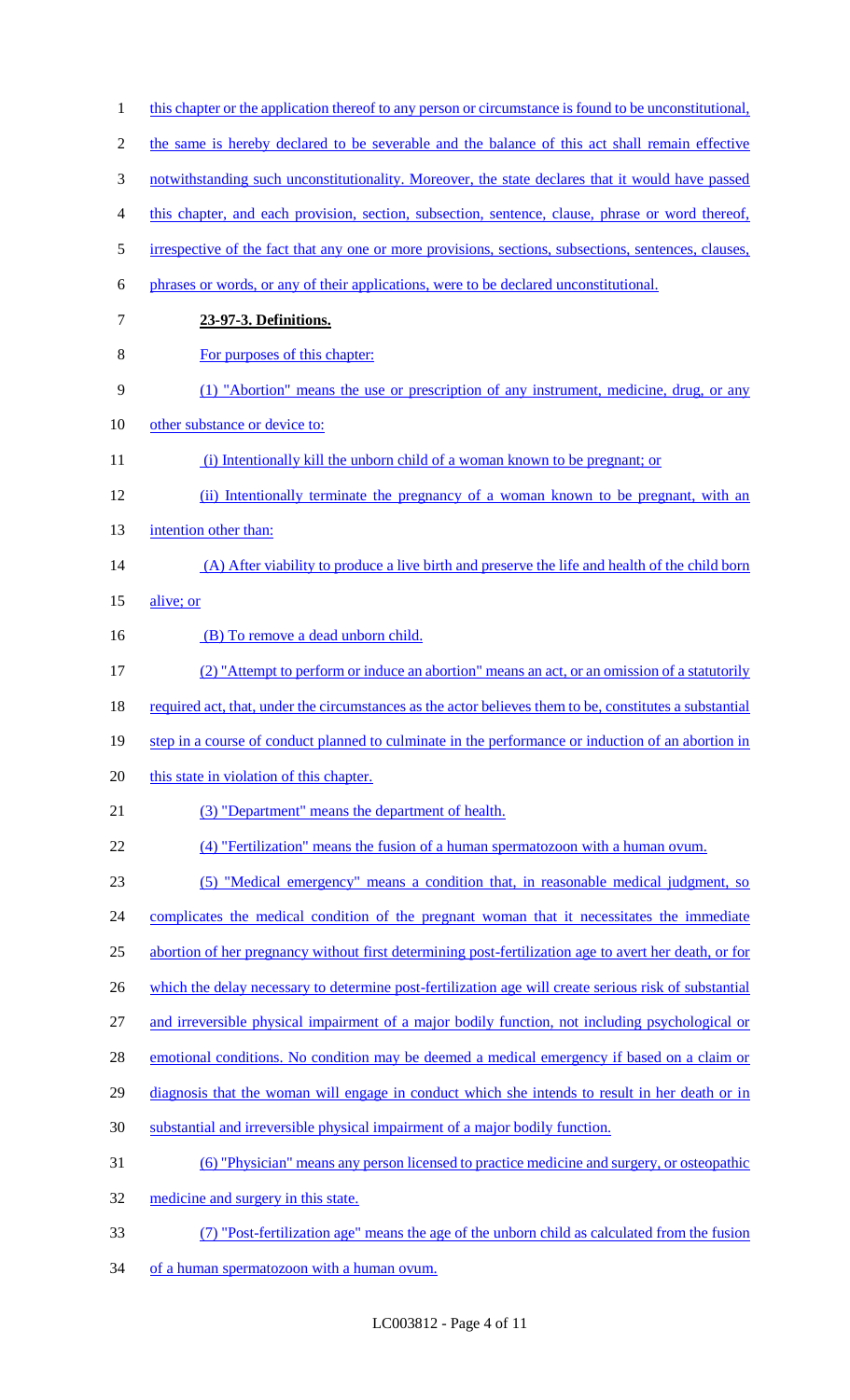| $\mathbf{1}$   | (8) "Probable post-fertilization age of the unborn child" means what, in reasonable medical            |
|----------------|--------------------------------------------------------------------------------------------------------|
| $\mathbf{2}$   | judgment, will with reasonable probability be the post-fertilization age of the unborn child at the    |
| 3              | time the abortion is planned to be performed or induced.                                               |
| $\overline{4}$ | (9) "Reasonable medical judgment" means a medical judgment that would be made by a                     |
| $\mathfrak s$  | reasonably prudent physician, knowledgeable about the case and the treatment possibilities with        |
| 6              | respect to the medical conditions involved.                                                            |
| $\tau$         | (10) "Serious health risk to the unborn child's mother" means that in reasonable medical               |
| $8\,$          | judgment she has a condition that so complicates her medical condition that it necessitates the        |
| $\mathbf{9}$   | abortion of her pregnancy to avert her death or to avert serious risk of substantial and irreversible  |
| 10             | physical impairment of a major bodily function, not including psychological or emotional               |
| 11             | conditions. No greater risk may be determined to exist if it is based on a claim or diagnosis that the |
| 12             | woman will engage in conduct which she intends to result in her death or in substantial and            |
| 13             | irreversible physical impairment of a major bodily function.                                           |
| 14             | (11) "Unborn child" or "fetus" each mean an individual organism of the species homo                    |
| 15             | sapiens from fertilization until live birth.                                                           |
| 16             | (12) "Woman" means a female human being, whether or not she has reached the age of                     |
| 17             | majority.                                                                                              |
| 18             | 23-97-4. Protection of unborn child capable of feeling pain from abortion.                             |
| 19             | (a) No person may perform or induce, or attempt to perform or induce, an abortion of an                |
| 20             | unborn child capable of feeling pain, unless necessary to prevent serious health risk to the unborn    |
| 21             | child's mother.                                                                                        |
| 22             | (b) An unborn child shall be deemed capable of feeling pain when it has been determined,               |
| 23             | by the physician performing or inducing, or attempting to perform or induce the abortion, or by        |
| 24             | another physician upon whose determination that physician relies, that the probable post               |
| 25             | fertilization age of the woman's unborn child is twenty (20) or more weeks.                            |
| 26             | (c) Except in the case of a medical emergency, no abortion may be performed or induced,                |
| 27             | or be attempted to be performed or induced, unless the physician performing or inducing it has first   |
| 28             | made a determination of the probable post fertilization age of the unborn child or relied upon such    |
| 29             | a determination made by another physician. In making this determination, the physician shall make      |
| 30             | such inquiries of the woman and perform or cause to be performed such medical examinations and         |
| 31             | tests as a reasonably prudent physician, knowledgeable about the case and the medical conditions       |
| 32             | involved, would consider necessary to perform in making an accurate diagnosis with respect to post     |
| 33             |                                                                                                        |
|                | fertilization age.                                                                                     |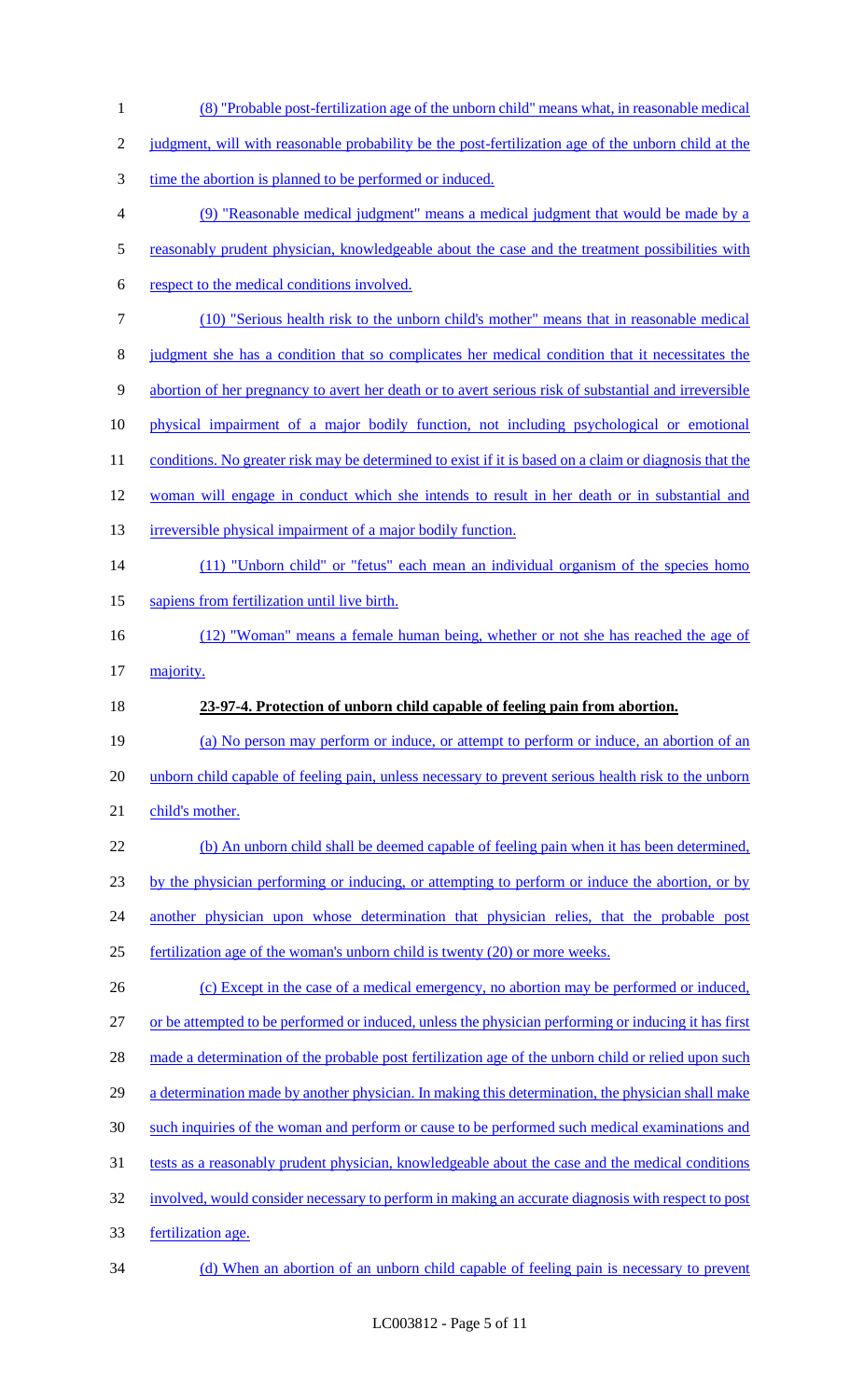| $\mathbf{1}$   | serious health risk to the unborn child's mother, the physician shall terminate the pregnancy in the |
|----------------|------------------------------------------------------------------------------------------------------|
| $\overline{2}$ | manner which, in reasonable medical judgment, provides the best opportunity for the unborn child     |
| $\mathfrak{Z}$ | to survive, unless, in reasonable medical judgment, termination of the pregnancy in that manner      |
| $\overline{4}$ | would pose a greater risk either of the death of the pregnant woman or of the substantial and        |
| $\mathfrak s$  | irreversible physical impairment of a major bodily function, not including psychological or          |
| 6              | emotional conditions, of the woman than would other available methods. No greater risk may be        |
| $\tau$         | determined to exist if it is based on a claim or diagnosis that the woman will engage in conduct     |
| $8\,$          | which she intends to result in her death or in substantial and irreversible physical impairment of a |
| 9              | major bodily function.                                                                               |
| 10             | 23-97-5. Reporting.                                                                                  |
| 11             | (a) Any physician who performs or induces, or attempts to perform or induce, an abortion             |
| 12             | shall report to the department, on a schedule and in accordance with forms and regulations adopted   |
| 13             | and promulgated by the department, that include:                                                     |
| 14             | (1) Post-fertilization age:                                                                          |
| 15             | (i) If a determination of probable post-fertilization age was made, whether ultrasound was           |
| 16             | employed in making the determination, and the week of probable post-fertilization age determined;    |
| 17             | (ii) If a determination of probable post-fertilization age was not made, the basis of the            |
| 18             | determination that a medical emergency existed.                                                      |
| 19             | (2) Method of abortion, which of the following was employed:                                         |
| 20             | (i) Medication abortion (such as, but not limited to, mifepristone/misoprostol or                    |
| 21             | methotrexate/misoprostol);                                                                           |
| 22             | (ii) Manual vacuum aspiration;                                                                       |
| 23             | (iii) Electrical vacuum aspiration;                                                                  |
| 24             | (iv) Dilation and evacuation;                                                                        |
| 25             | (v) Combined induction abortion and dilation and evacuation;                                         |
| 26             | (vi) Induction abortion with prostaglandins;                                                         |
| 27             | (vii) Induction abortion with intra-amniotic instillation (such as, but not limited to, saline       |
| 28             | or urea);                                                                                            |
| 29             | (viii) Induction abortion, other means;                                                              |
| 30             | (ix) Intact dilation and extraction (partial-birth); or                                              |
| 31             | (x) Method not listed (specify).                                                                     |
| 32             | (3) Whether an intra-fetal injection was used in an attempt to induce fetal demise (such as,         |
| 33             | but not limited to, intra-fetal potassium chloride or digoxin).                                      |
| 34             | (4) Age and race of the patient.                                                                     |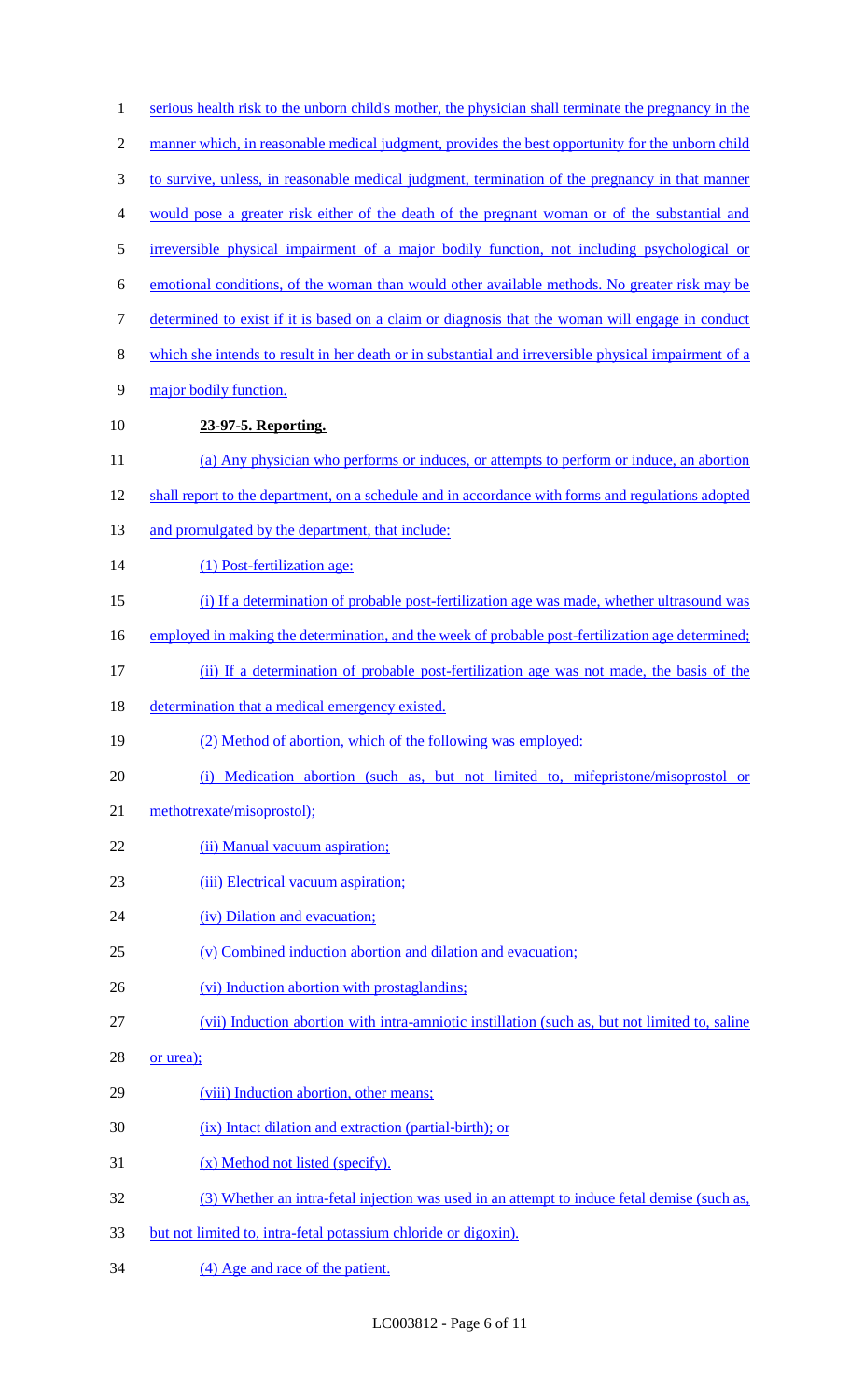(5) If the unborn child was deemed capable of experiencing pain under § 23-97-4(b), the basis of the determination that the pregnant woman had a condition which so complicated her medical condition as to necessitate the abortion of her pregnancy to avert her death or to avert serious risk of substantial and irreversible physical impairment of a major bodily function, not including psychological or emotional conditions. (6) If the unborn child was deemed capable of experiencing pain under § 23-97-4(b), whether or not the method of abortion used was one that, in reasonable medical judgment, provided the best opportunity for the unborn child to survive and, if such a method was not used, the basis of the determination that termination of the pregnancy in that manner would pose a greater risk 10 either of the death of the pregnant woman or of the substantial and irreversible physical impairment 11 of a major bodily function, not including psychological or emotional conditions, of the woman than would other available methods. (b) Reports required by subsection (a) of this section shall not contain the name or the 14 address of the patient whose pregnancy was terminated, nor shall the report contain any other information identifying the patient, except that each report shall contain a unique medical record 16 identifying number, to enable matching the report to the patient's medical records. These reports 17 shall be maintained in strict confidence by the department, shall not be available for public 18 inspection, and shall not be made available except: (1) To the office of attorney general pursuant to a criminal investigation; (2) To the office of attorney general pursuant to a civil investigation of the grounds for an action under § 23-97-7; or 22 (3) Pursuant to court order in an action under § 23-97-7. (c) By June 30 of each year the department shall issue a public report providing statistics 24 for the previous calendar year compiled from all of the reports covering that year submitted in accordance with this section for each of the items listed in subsection (a) of this section. Each report 26 shall also provide the statistics for all previous calendar years during which this section was in effect, adjusted to reflect any additional information from late or corrected reports. The department 28 shall take care to ensure that none of the information included in the public reports could reasonably 29 lead to the identification of any pregnant woman upon whom an abortion was performed, induced, or attempted. (d) Any physician who fails to submit a report by the end of thirty (30) days following the 32 due date established by regulation shall be subject to a late fee of one thousand dollars (\$1,000) for each additional thirty (30) day period or portion of a thirty (30) day period the report is overdue. 34 Any physician required to report in accordance with this act who has not submitted a report, or has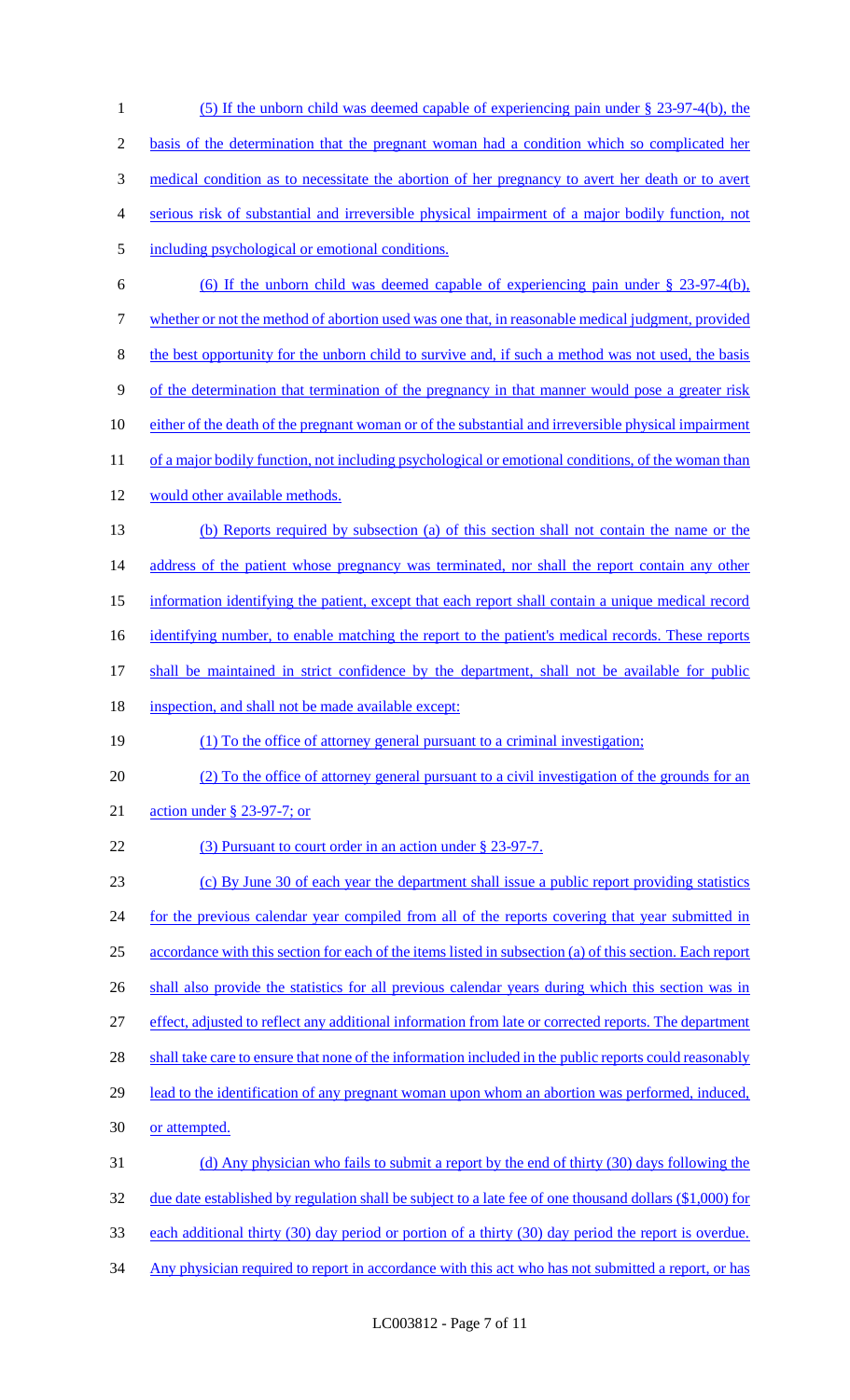1 submitted only an incomplete report, more than six (6) months following the due date, may, in an 2 action brought by the department, be directed by a court of competent jurisdiction to submit a complete report within a period stated by court order or be subject to civil contempt. Intentional or reckless failure by any physician to conform to any requirement of this section, other than late filing of a report, constitutes "unprofessional conduct". Intentional or reckless failure by any physician to submit a complete report in accordance with a court order constitutes "unprofessional conduct". Intentional or reckless falsification of any report required under this section shall be punishable as a misdemeanor. (e) Within ninety (90) days of the effective date of this chapter, the department shall adopt and promulgate forms and regulations to assist in compliance with this section. Subsection (a) of 11 this section shall take effect so as to require reports regarding all abortions performed or induced on and after the first day of the first calendar month following the effective date of the rules. **23-97-6. Penalties.**  14 Any person who intentionally or recklessly performs or induces, or attempts to perform or induce an abortion in violation of this chapter shall be guilty of a felony. No penalty may be 16 assessed against the woman upon whom the abortion is performed or induced, or attempted to be 17 performed or induced. **23-97-7. Civil remedies.**  (a) Any woman upon whom an abortion has been performed or induced in violation of this chapter, or the father of the unborn child who was the subject of such an abortion, may maintain an action against the person who performed or induced the abortion in intentional or reckless violation 22 of this chapter for actual and punitive damages. Any woman upon whom an abortion has been attempted in violation of this chapter may maintain an action against the person who attempted to 24 perform or induce the abortion in an intentional or reckless violation of this chapter for actual and punitive damages. No damages may be awarded a plaintiff if the pregnancy resulted from the plaintiff's criminal conduct. (b) A cause of action for injunctive relief against any person who has intentionally or 28 recklessly violated this chapter may be maintained: 29 (1) By the woman upon whom an abortion was performed or induced, or attempted to be performed or induced in violation of this chapter; (2) If the woman had not attained the age of eighteen (18) years at the time of the abortion, 32 or has died as a result of the abortion, the parent or guardian of the pregnant woman; (3) By a prosecuting attorney with appropriate jurisdiction; or 34 (4) By the office of attorney general.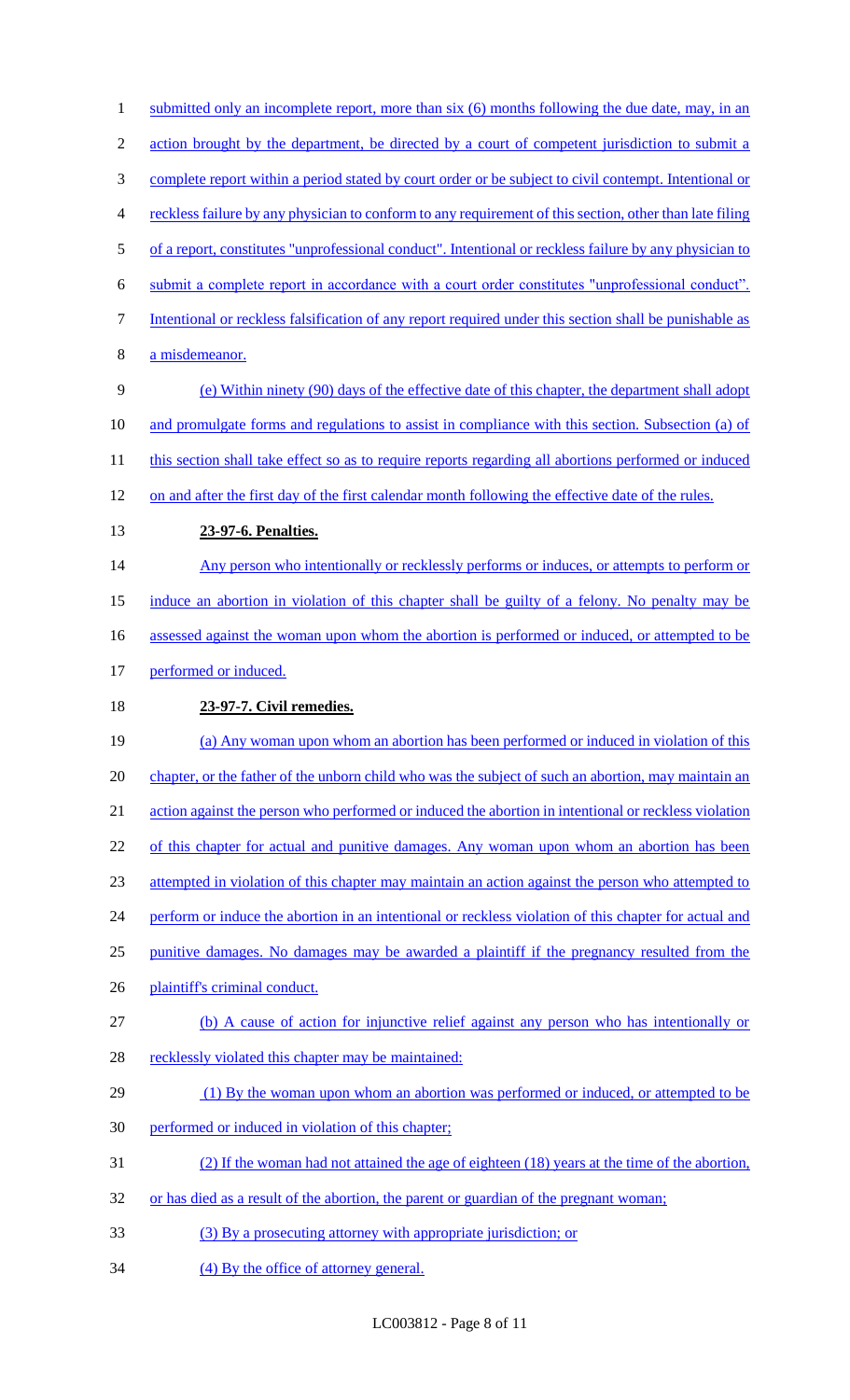The injunction shall prevent the abortion provider from performing or inducing, or 2 attempting to perform or induce further abortions in violation of this chapter. A cause of action may not be maintained by a plaintiff if the pregnancy resulted from the plaintiff's criminal conduct. (c) If judgment is rendered in favor of the plaintiff in an action described in this section, the court shall render judgment for a reasonable attorneys' fee in favor of the plaintiff against the defendant. (d) If judgment is rendered in favor of the defendant and the court finds that the plaintiff's suit was frivolous and brought in bad faith, the court shall render judgment for a reasonable attorneys' fee in favor of the defendant against the plaintiff. (e) No damages or attorneys' fee may be assessed against the woman upon whom an 11 abortion was performed or induced, or attempted to be performed or induced, except in accordance with subsection (d) of this section. **23-97-8. Protection of privacy in court proceedings.**  14 In every civil or criminal proceeding, or any action brought under this chapter, the court shall rule whether the anonymity of any woman upon whom an abortion has been performed or 16 induced, or attempted to be performed or induced shall be preserved from public disclosure if she 17 does not give her consent to the disclosure. The court, upon motion, or sua sponte, shall make a 18 ruling and, upon determining that her anonymity should be preserved, shall issue orders to the parties, witnesses, and counsel, and shall direct the sealing of the record and exclusion of 20 individuals from courtrooms or hearing rooms to the extent necessary to safeguard her identity from public disclosure. Each order shall be accompanied by specific written findings explaining 22 why the anonymity of the woman should be preserved from public disclosure, why the order is essential to that end, how the order is narrowly tailored to serve that interest, and why no reasonable 24 less restrictive alternative exists. In the absence of written consent of the woman upon whom an abortion has been performed or induced, or attempted to be performed or induced, anyone, other 26 than a public official, who brings an action under §§ 23-97-7(a) or 23-97-7(b), shall do so under a pseudonym. This section shall not be construed to conceal the identity of the plaintiff or of 28 witnesses from the defendant or from attorneys for the defendant. **23-97-9. Litigation defense fund.**  (a) There is created a restricted revenue account to be known as the "Rhode Island Pain- Capable Unborn Child Protection Litigation Fund". The fund shall be maintained by the general treasurer for the purpose of providing funds to pay for any costs and expenses incurred by individuals relating to actions surrounding the defense of this law.

34 (b) The fund shall consist of: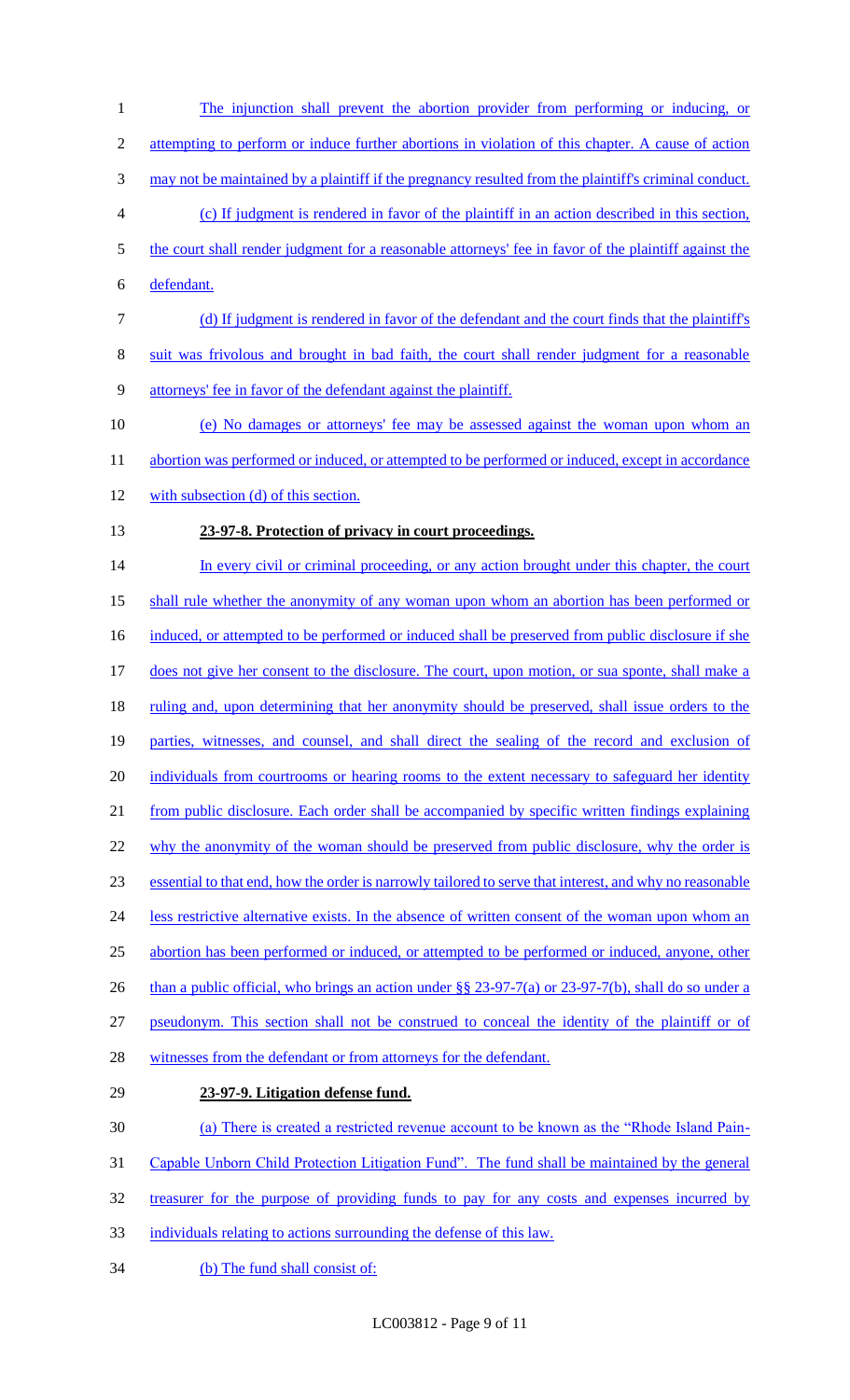- (1) Appropriations made to the account by the general assembly; and
- (2) Any donations, gifts, or grants received by the account.
- (c) The fund shall retain the interest income derived from the monies credited to the fund.
- **23-97-10. Construction.**
- (a) This chapter shall not be construed to repeal, by implication or otherwise, any
- applicable law, rule or regulation, regulating or restricting abortion.
- (b) If any provisions or provisions of this chapter, or the application of this chapter to any
- person or circumstance is held invalid by a court of competent authority, that invalidity does not
- affect other provisions or applications of this chapter which can be given effect without that invalid
- 10 provision or provisions or application of the provision or provisions, and to this end the provisions
- 11 of this chapter are declared to be separable and severable.
- SECTION 2. This act shall take effect on January 1, 2023.

======== LC003812 ========